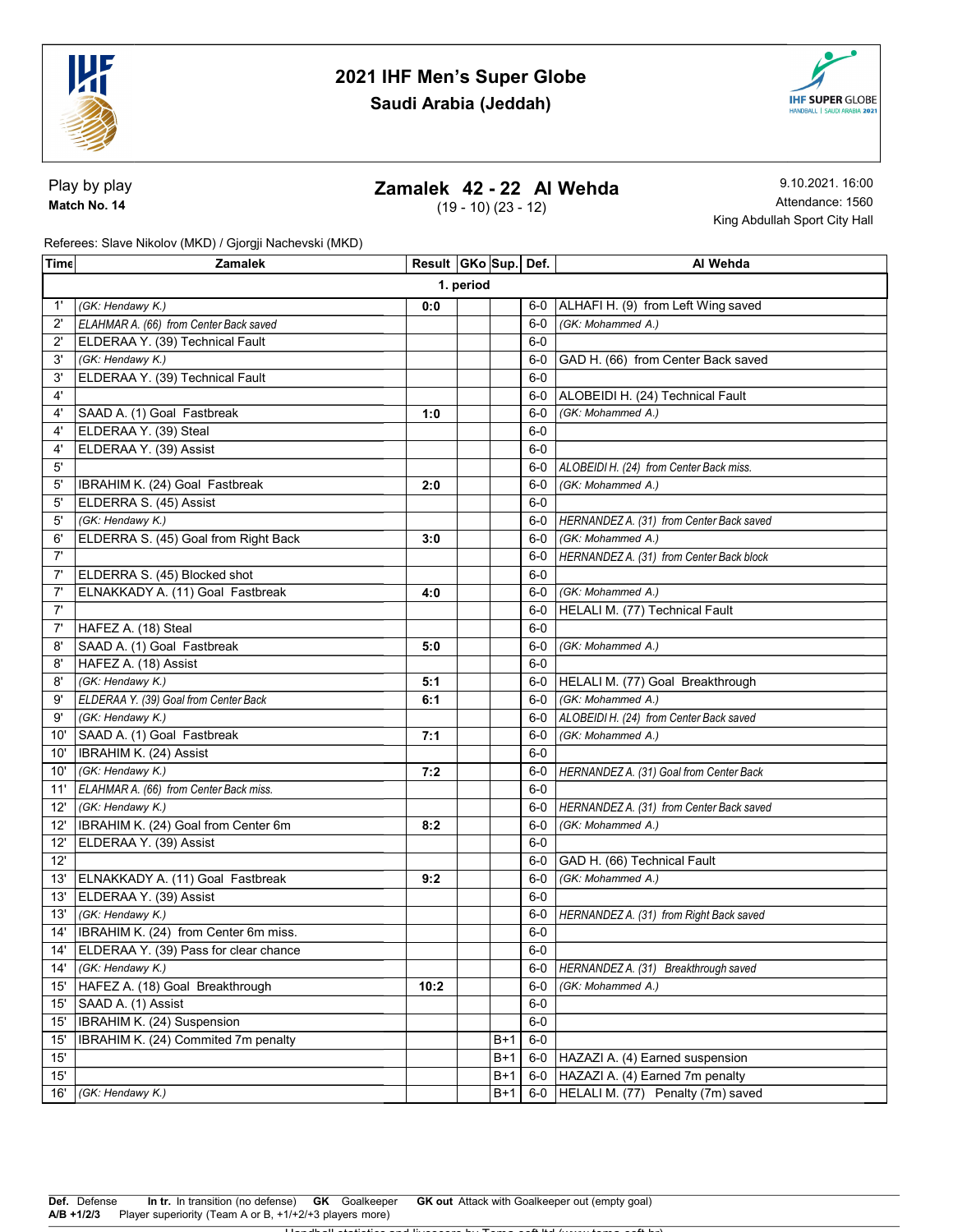



Play by play Match No. 14

## Zamalek 42 - 22 Al Wehda

(19 - 10) (23 - 12)

9.10.2021. 16:00 Attendance: 1560 King Abdullah Sport City Hall

Referees: Slave Nikolov (MKD) / Gjorgji Nachevski (MKD)

| Time | <b>Zamalek</b>                         | Result GKo Sup. Def. |        |       |       | Al Wehda                               |  |  |  |
|------|----------------------------------------|----------------------|--------|-------|-------|----------------------------------------|--|--|--|
|      | 1. period                              |                      |        |       |       |                                        |  |  |  |
| 16'  | ELDERRA S. (45) from Left Back saved   |                      |        | B+1   | $6-0$ | (GK: Mohammed A.)                      |  |  |  |
| 16'  |                                        |                      |        | B+1   | $6-0$ | <b>Team Timeout</b>                    |  |  |  |
|      | 17' (GK: Hendawy K.)                   |                      |        | B+1   | 6-0   | HAZAZI A. (4) Breakthrough saved       |  |  |  |
| 17'  | ELDERAA Y. (39) Technical Fault        |                      |        | B+1   | $6-0$ |                                        |  |  |  |
| 17'  |                                        |                      |        | B+1   | 6-0   | ALHAFI H. (9) Steal                    |  |  |  |
| 18'  | (GK: Hendawy K.)                       | 10:3                 |        | $B+1$ | $6-0$ | ALHAFI H. (9) Goal Long Distance       |  |  |  |
| 19'  | ELDERRA S. (45) from Center Back post  |                      | GK out |       | $6-0$ |                                        |  |  |  |
| 19'  | SAAD A. (1) Goal from Left 6m          | 11:3                 | GK out |       | 6-0   | (GK: Mohammed A.)                      |  |  |  |
| 19'  | ELNAKKADY A. (11) Assist               |                      |        |       | $6-0$ |                                        |  |  |  |
| 20'  | (GK: Hendawy K.)                       | 11:4                 |        |       | $6-0$ | BARABASH A. (19) Goal from Center 6m   |  |  |  |
| 20'  | SAAD A. (1) Goal from Right Wing       | 12:4                 |        |       | $6-0$ | (GK: Mohammed A.)                      |  |  |  |
| 20'  | ELAHMAR A. (66) Assist                 |                      |        |       | $6-0$ |                                        |  |  |  |
| 20'  |                                        |                      |        |       | 6-0   | BARABASH A. (19) Technical Fault       |  |  |  |
| 20'  | SAAD A. (1) Goal from Right 6m         | 13:4                 |        |       | 6-0   | (GK: Mohammed A.)                      |  |  |  |
| 21'  | (GK: Hendawy K.)                       | 13:5                 |        |       | 6-0   | HAZAZI A. (4) Goal from Right Back     |  |  |  |
| 21'  | ELDERAA Y. (39) Suspension             |                      |        |       | $6-0$ |                                        |  |  |  |
| 21'  |                                        |                      |        | B+1   | $6-0$ | HAZAZI A. (4) Earned suspension        |  |  |  |
| 22'  |                                        |                      |        | B+1   | $6-0$ | ALMAA M. (70) Suspension               |  |  |  |
| 22'  | HASHEM M. (20) Earned suspension       |                      |        |       | $6-0$ |                                        |  |  |  |
| 22'  | HASHEM M. (20) Goal Breakthrough       | 14:5                 |        | B+1   | $6-0$ | (GK: Mohammed A.)                      |  |  |  |
| 22'  | (GK: Hendawy K.)                       | 14:6                 |        |       | $6-0$ | HELALI M. (77) Goal Breakthrough       |  |  |  |
| 23'  | HAFEZ A. (18) Breakthrough saved       |                      |        | B+2   | $6-0$ | (GK: Mohammed A.)                      |  |  |  |
| 23'  | (GK: Hendawy K.)                       | 14:7                 |        | $B+2$ | $6-0$ | GAD H. (66) Goal Long Distance         |  |  |  |
| 23'  | KADDAH H. (42) Goal from Center Back   | 15:7                 | GK out | $B+2$ | $6-0$ | (GK: Mohammed A.)                      |  |  |  |
| 24'  |                                        |                      |        | B+1   | $6-0$ | HAZAZI A. (4) Technical Fault          |  |  |  |
| 24'  | MOHAMED H. (55) Goal from Right Wing   | 16:7                 |        | $B+1$ | $6-0$ | (GK: Mohammed A.)                      |  |  |  |
| 24'  |                                        |                      |        |       | 6-0   | ALMAA M. (70) Earned 7m penalty        |  |  |  |
| 24'  | KADDAH H. (42) Commited 7m penalty     |                      |        |       | 6-0   |                                        |  |  |  |
| 25'  | (GK: Hendawy K.)                       | 16:8                 |        |       |       | 6-0 HAZAZI A. (4) Goal Penalty (7m)    |  |  |  |
| 25'  | KADDAH H. (42) Goal Breakthrough       | 17:8                 |        |       | $6-0$ | (GK: Mohammed A.)                      |  |  |  |
| 26'  | (GK: Hendawy K.)                       |                      |        |       | $6-0$ | ALHAFI H. (9) from Left Wing saved     |  |  |  |
| 27'  | (GK: Hendawy K.)                       | 17:9                 |        |       | 6-0   | ALMAA M. (70) Goal from Center 6m      |  |  |  |
| 28'  | ELNAKKADY A. (11) from Left Wing miss. |                      |        |       | $6-0$ |                                        |  |  |  |
| 28'  | HASHEM M. (20) Pass for clear chance   |                      |        |       | $6-0$ |                                        |  |  |  |
| 28'  |                                        |                      |        |       | 6-0   | HAZAZI A. (4) Earned 7m penalty        |  |  |  |
| 29'  | HASHEM M. (20) Commited 7m penalty     |                      |        |       | $6-0$ |                                        |  |  |  |
| 29'  | (GK: Hendawy K.)                       | 17:10                |        |       |       | 6-0 HAZAZI A. (4) Goal Penalty (7m)    |  |  |  |
| 29'  | HASHEM M. (20) Goal Breakthrough       | 18:10                |        |       | 6-0   | (GK: Mohammed A.)                      |  |  |  |
| 30'  | (GK: Hendawy K.)                       |                      |        |       | $6-0$ | BARABASH A. (19) from Right 6m saved   |  |  |  |
| 30'  | ELNAKKADY A. (11) Goal Fastbreak       | 19:10                |        |       | 6-0   | (GK: Mohammed A.)                      |  |  |  |
| 30'  | ELAHMAR A. (66) Assist                 |                      |        |       | $6-0$ |                                        |  |  |  |
| 30'  | (GK: Hendawy K.)                       |                      |        |       | $6-0$ | HAZAZI A. (4) from Center Back saved   |  |  |  |
|      | 2. period                              |                      |        |       |       |                                        |  |  |  |
| 32'  | IBRAHIM K. (24) Goal from Center 6m    | 20:10                |        |       | $6-0$ | (GK: Mohammed A.)                      |  |  |  |
| 32'  | KADDAH H. (42) Assist                  |                      |        |       | $6-0$ |                                        |  |  |  |
| 33'  | (GK: Hendawy K.)                       |                      |        |       | 6-0   | HERNANDEZ A. (31) from Left Back saved |  |  |  |
| 33'  | SAAD A. (1) Goal from Right Wing       | 21:10                |        |       | 6-0   | (GK: Mohammed A.)                      |  |  |  |
|      |                                        |                      |        |       |       |                                        |  |  |  |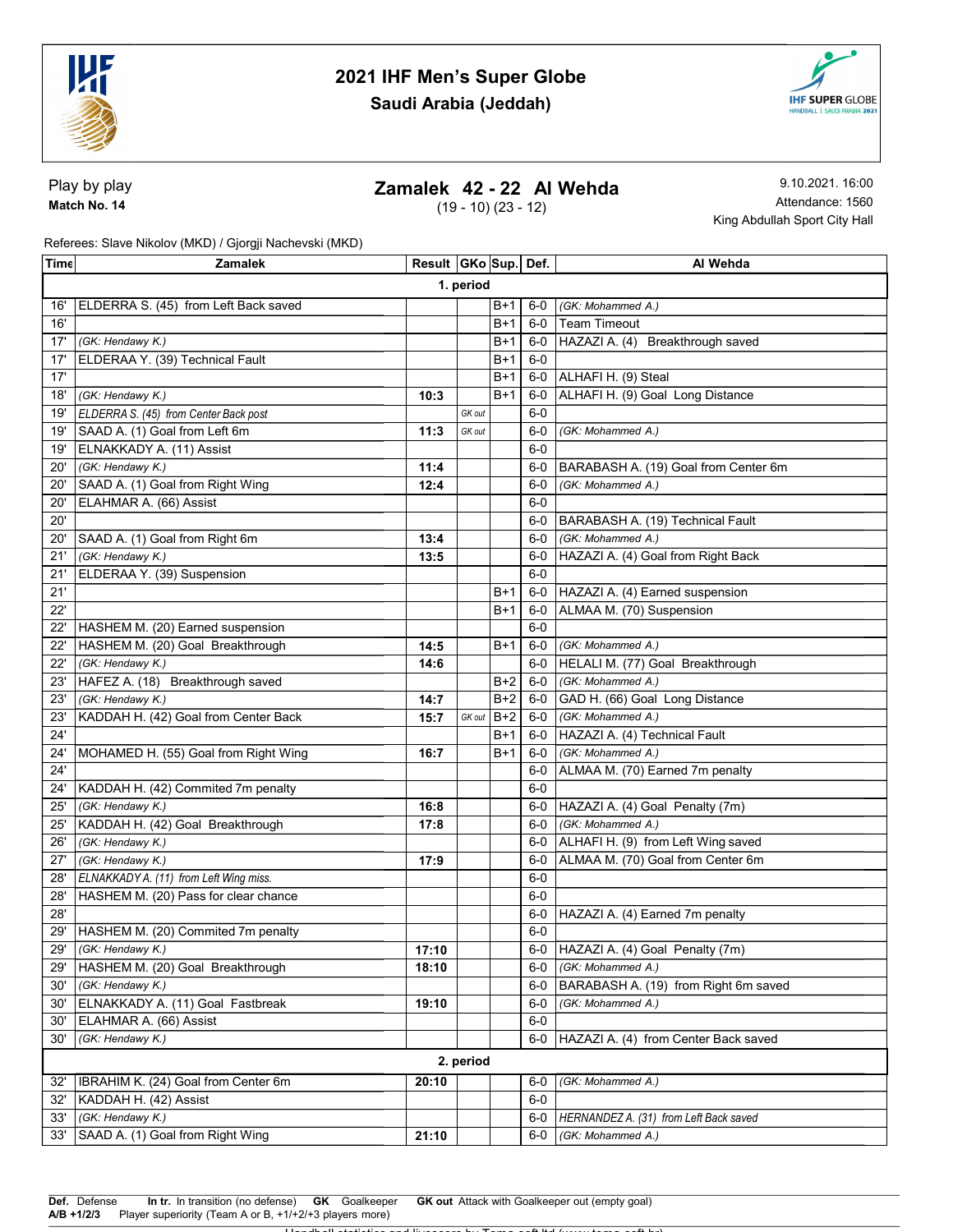



Play by play Match No. 14

## Zamalek 42 - 22 Al Wehda

(19 - 10) (23 - 12)

9.10.2021. 16:00 Attendance: 1560 King Abdullah Sport City Hall

Referees: Slave Nikolov (MKD) / Gjorgji Nachevski (MKD)

| ∣Tim∈     | <b>Zamalek</b>                        | Result   GKo Sup   Def. |        |       |       | Al Wehda                                  |  |  |
|-----------|---------------------------------------|-------------------------|--------|-------|-------|-------------------------------------------|--|--|
| 2. period |                                       |                         |        |       |       |                                           |  |  |
| 33'       | ELDERRA S. (45) Assist                |                         |        |       | 6-0   |                                           |  |  |
| 33'       | (GK: Hendawy K.)                      | 21:11                   |        |       |       | 6-0   BARABASH A. (19) Goal Breakthrough  |  |  |
| 33'       |                                       |                         |        |       | $6-0$ | HELALI M. (77) Suspension                 |  |  |
| 33'       |                                       |                         |        | $A+1$ | 6-0   | HELALI M. (77) Commited 7m penalty        |  |  |
| 33'       | IBRAHIM K. (24) Earned suspension     |                         |        | A+1   | $6-0$ |                                           |  |  |
| 33'       | IBRAHIM K. (24) Earned 7m penalty     |                         |        | A+1   | $6-0$ |                                           |  |  |
| 34'       | SAAD A. (1) Goal Penalty (7m)         | 22:11                   |        | $A+1$ | 6-0   | (GK: Mohammed A.)                         |  |  |
| 34'       |                                       |                         |        | $A+1$ | $6-0$ | ALMAA M. (70) Technical Fault             |  |  |
| 34'       | SAAD A. (1) Long Distance miss.       |                         |        | $A+1$ | $6-0$ |                                           |  |  |
| 35'       |                                       |                         |        | A+1   | $6-0$ | BARABASH A. (19) from Center Back block   |  |  |
| 35'       | (GK: Hendawy K.)                      | 22:12                   |        | A+1   | $6-0$ | GAD H. (66) Goal from Center 6m           |  |  |
| 35'       | KADDAH H. (42) Blocked shot           |                         |        | A+1   | $6-0$ |                                           |  |  |
| 35'       | SAAD A. (1) from Right Wing saved     |                         |        | A+1   | 6-0   | (GK: Mohammed A.)                         |  |  |
| 35'       | (GK: Hendawy K.)                      |                         |        | A+1   | $6-0$ | ALMAA M. (70) Fastbreak saved             |  |  |
| 35'       | ELWAKIL O. (31) Technical Fault       |                         |        | $A+1$ | $6-0$ |                                           |  |  |
| 36'       | (GK: Hendawy K.)                      | 22:13                   |        |       | 6-0   | ALHAFI H. (9) Goal Fastbreak              |  |  |
| 36'       |                                       |                         |        |       | $6-0$ | GAD H. (66) Assist                        |  |  |
| 36'       | KADDAH H. (42) Goal from Center Back  | 23:13                   |        |       | $6-0$ | (GK: Mohammed A.)                         |  |  |
| 37'       |                                       |                         |        |       | $6-0$ | ALMAA M. (70) Breakthrough post           |  |  |
| 37'       | <b>IBRAHIM K.</b> (24) Goal Fastbreak | 24:13                   |        |       | 6-0   | (GK: Mohammed A.)                         |  |  |
| 37'       | HENDAWY K. (88) Assist                |                         |        |       | $6-0$ |                                           |  |  |
| 37'       | (GK: Hendawy K.)                      | 24:14                   |        |       | 6-0   | HELALI M. (77) Goal from Center 6m        |  |  |
| 37'       |                                       |                         |        |       | $6-0$ | BARABASH A. (19) Assist                   |  |  |
| 38'       | ELWAKIL O. (31) Goal from Left Wing   | 25:14                   |        |       | 6-0   | (GK: Mohammed A.)                         |  |  |
| 38'       | SAAD A. (1) Assist                    |                         |        |       | $6-0$ |                                           |  |  |
| 38'       |                                       |                         |        |       | 6-0   | ALMAA M. (70) Technical Fault             |  |  |
| 39'       | ELWAKIL O. (31) Goal Fastbreak        | 26:14                   |        |       | 6-0   | (GK: Mohammed A.)                         |  |  |
| 39'       | ELDERRA S. (45) Assist                |                         |        |       | $6-0$ |                                           |  |  |
| 39'       | (GK: Hendawy K.)                      | 26:15                   |        |       | $6-0$ | BARABASH A. (19) Goal from Center Back    |  |  |
| 40'       | MOHAMED H. (55) from Right Back saved |                         |        |       | $6-0$ | (GK: Mohammed A.)                         |  |  |
| 40'       | (GK: Hendawy K.)                      |                         |        |       | 6-0   | GAD H. (66) Breakthrough saved            |  |  |
| 40'       | SAAD A. (1) Fastbreak post            |                         |        |       | $6-0$ |                                           |  |  |
| 41'       |                                       |                         |        |       | $6-0$ | BARABASH A. (19) from Center Back miss.   |  |  |
| 42'       | HASHEM M. (20) from Center Back saved |                         |        |       | $6-0$ | (GK: Mohammed A.)                         |  |  |
| 42'       | (GK: Hendawy K.)                      |                         |        |       | $6-0$ | HELALI M. (77) from Center 6m saved       |  |  |
| 42'       |                                       |                         |        |       | 6-0   | HERNANDEZ A. (31) Pass for clear chance   |  |  |
|           | 43'   IBRAHIM K. (24) Goal Fastbreak  | 27:15                   |        |       |       | 6-0 (GK: Mohammed A.)                     |  |  |
| 43'       | ELWAKIL O. (31) Assist                |                         |        |       | $6-0$ |                                           |  |  |
| 43'       | KADDAH H. (42) Suspension             |                         |        |       | $6-0$ |                                           |  |  |
| 43'       |                                       |                         |        | $B+1$ | $6-0$ | <b>BARABASH A. (19) Earned suspension</b> |  |  |
| 43'       | (GK: Hendawy K.)                      | 27:16                   |        | $B+1$ | $6-0$ | ALHAFI H. (9) Goal from Left Wing         |  |  |
| 44'       | SOLIMAN A. (10) Goal from Right Back  | 28:16                   |        | $B+1$ | $6-0$ | (GK: Mohammed A.)                         |  |  |
| 44'       | (GK: Hendawy K.)                      | 28:17                   |        | $B+1$ | $6-0$ | BARABASH A. (19) Goal from Center Back    |  |  |
| 45'       | NAWAR W. (25) Goal from Center 6m     | 29:17                   | GK out | $B+1$ | $6-0$ | (GK: Mohammed A.)                         |  |  |
| 45'       | HASHEM M. (20) Assist                 |                         |        |       | $6-0$ |                                           |  |  |
| 46'       | (GK: Hendawy K.)                      |                         |        |       | $6-0$ | HERNANDEZ A. (31) from Right Back saved   |  |  |
| 46'       | SAAD A. (1) Goal Fastbreak            | 30:17                   |        |       | $6-0$ | (GK: Mohammed A.)                         |  |  |
| 46'       | MOHAMED H. (55) Assist                |                         |        |       | $6-0$ |                                           |  |  |